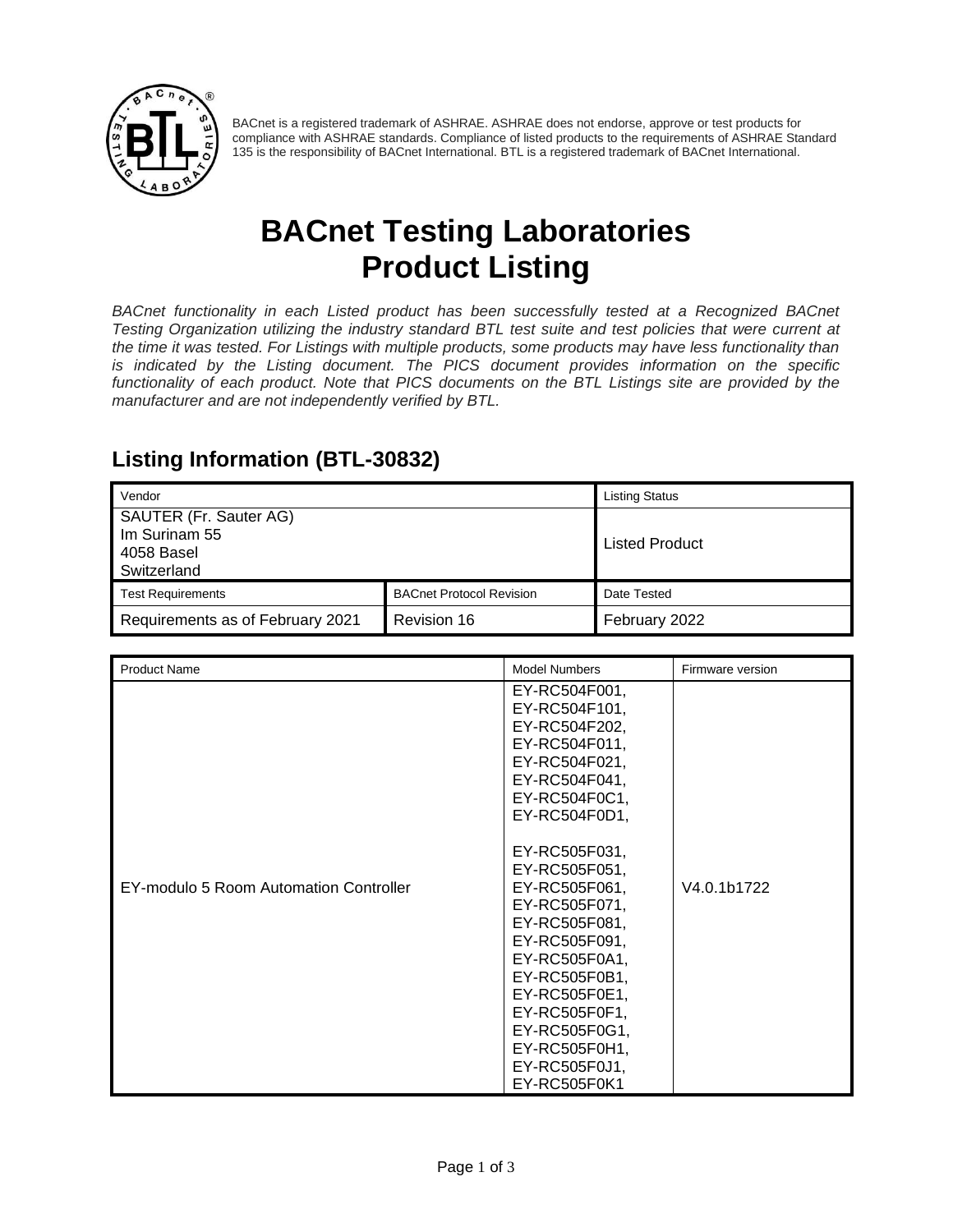#### **Device Profiles**

| Profile                                                                                                   | Model Numbers |
|-----------------------------------------------------------------------------------------------------------|---------------|
| <b>BACnet Building Controller (B-BC)</b><br>BACnet Lighting Device (B-LD)<br><b>BACnet Gateway (B-GW)</b> | All models    |

# **BIBBs Supported**

|              | ReadProperty-A                 | DS-RP-A   |
|--------------|--------------------------------|-----------|
|              | ReadProperty-B                 | DS-RP-B   |
|              | ReadPropertyMultiple-A         | DS-RPM-A  |
|              | ReadPropertyMultiple-B         | DS-RPM-B  |
|              | WriteProperty-A                | DS-WP-A   |
|              | WriteProperty-B                | DS-WP-B   |
| Data Sharing | WritePropertyMultiple-B        | DS-WPM-B  |
|              | Change Of Value-A              | DS-COV-A  |
|              | Change Of Value-B              | DS-COV-B  |
|              | Change Of Value Property-B     | DS-COVP-B |
|              | Change Of Value Unsubscribed-A | DS-COVU-A |
|              | Change Of Value Unsubscribed-B | DS-COVU-B |
|              | Lighting Output-B              | DS-LO-B   |

|                                        | Notification-A                 | AE-N-A    |
|----------------------------------------|--------------------------------|-----------|
|                                        | Notification Internal-B        | AE-N-I-B  |
|                                        | <b>Notification External-B</b> | AE-N-E-B  |
|                                        | Acknowledge-B                  | AE-ACK-B  |
| Alarm and Event<br><b>Notification</b> | Alarm Summary-B                | AE-ASUM-B |
|                                        | <b>Enrollment Summary-B</b>    | AE-ESUM-B |
|                                        | Information-B                  | AE-INFO-B |
|                                        | Event Log-Internal-B           | AE-EL-I-B |
|                                        | Event Log-External-B           | AE-EL-E-B |
|                                        | Configurable Recipient Lists-B | AE-CRL-B  |

| -<br>$-$             | -----<br>.,         | -<br>--<br>.<br>$  -$          |
|----------------------|---------------------|--------------------------------|
| י<br>_ _ _ _ _<br>., | . .<br>______<br>__ | . .<br>$\sim$<br>$ -$<br>$  -$ |

|         | Viewing and Modifying Trends Internal-B | T-VMT-I-B |
|---------|-----------------------------------------|-----------|
| rending | Viewing and Modifying Trends External-B | T-VMT-E-B |
|         | Automated Trend Retrieval-B             | T-ATR-B   |